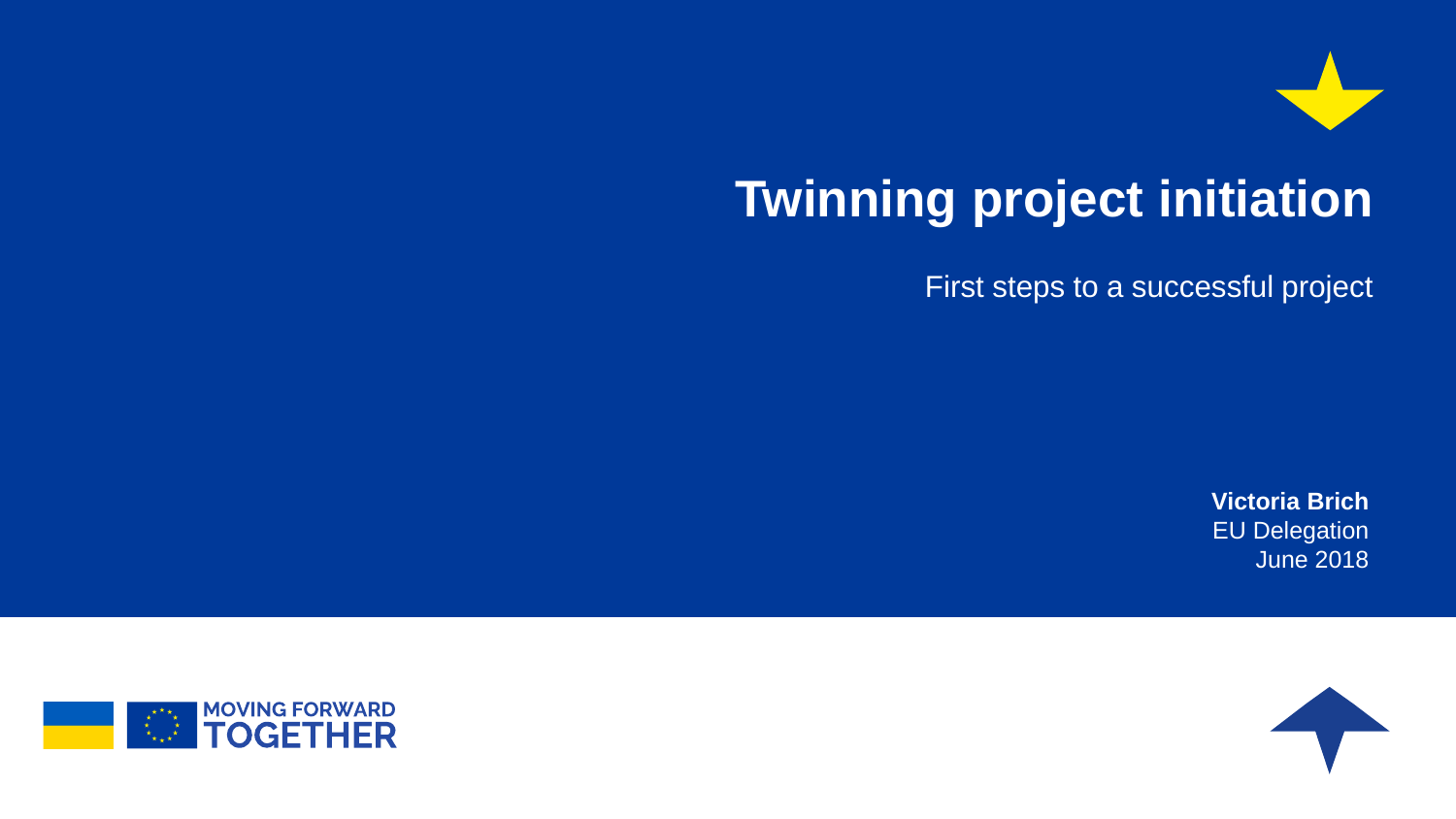# **Twinning project initiation**

Before submitting a proposal:

- ‣ PAR mainstreaming
- ‣ Association Agreement
- ‣ Ongoing/planned EU projects
- ‣ Other donors assistance





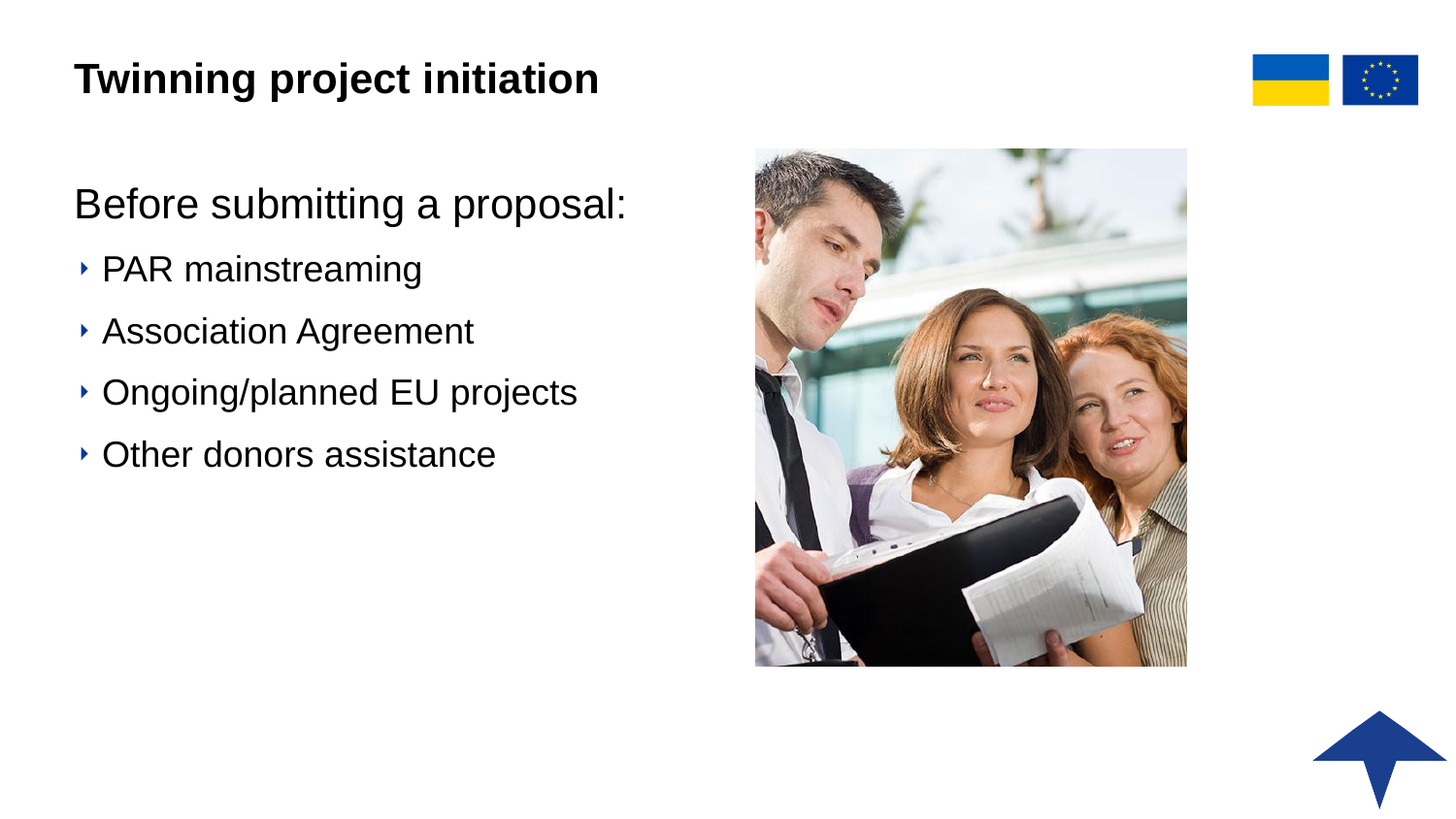

#### 1. AA implementation

### **Stronger Economy**

#### 2. Free Trade

Technical barriers to trade . Financial sector reform/policies • Competition policy and State Aid control

#### 3. Private Sector Development

EU4Business • Access to finance • SMEs

#### 4. Energy

Energy Security + nuclear power • Energy Efficiency . EIB loans to universities for thermomodernization

**5. Environment and Climate** 

#### 6. Transport and Infrastructure

ports, roads and rail networks investment strategy for Ukraine's transport system • Reduction of road fatalities • digital communications • EIB loans to infrastructure

#### 7. Agriculture and Food Safety

### **Stronger Society**

#### 8. Democracy and Human Rights

Parliamentary reform • Election system reform • Human rights • Gender

#### 9. Civil Society and Media

Support both national and regional NGOs across all sectors

- . Visibility to media ownership
- · independent public broadcaster

10. Education and **Research** 

Horizon 2020 • Erasmus+

11. Culture

**Creative Europe** 

### **Stronger Governance**

#### 12. Better public services

Bringing reforms to the people: public finance management, public administration reform, local governance, decentralization, regional development

#### 13. Rule of Law

Justice reform and Anticorruption • Home Affairs (law enforcement)

14. Migration and Border **Management** 

15. Public Health and Social **Protection** 

#### **16. Conflict Response**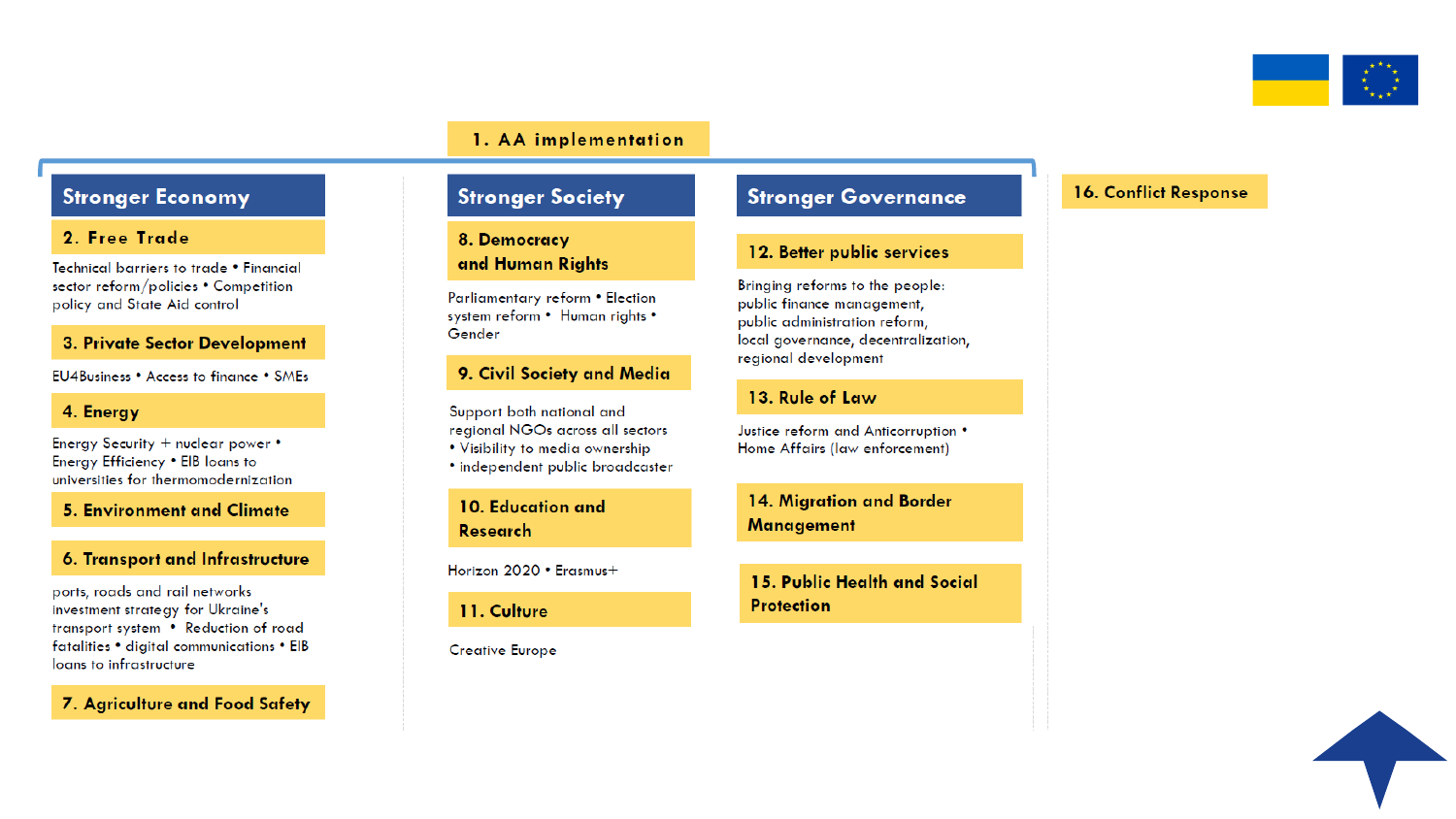## **Should it be a twinning project?**

- ‣ Tool for institution building
- ‣ Project between Public Administrations from EU Member State and Ukraine
- ‣ Peer-to-peer collaboration
- ‣ Mutual accountability
- ‣ Strong commitment and effort
- ‣ Resident Twinning Advisor + short-term experts





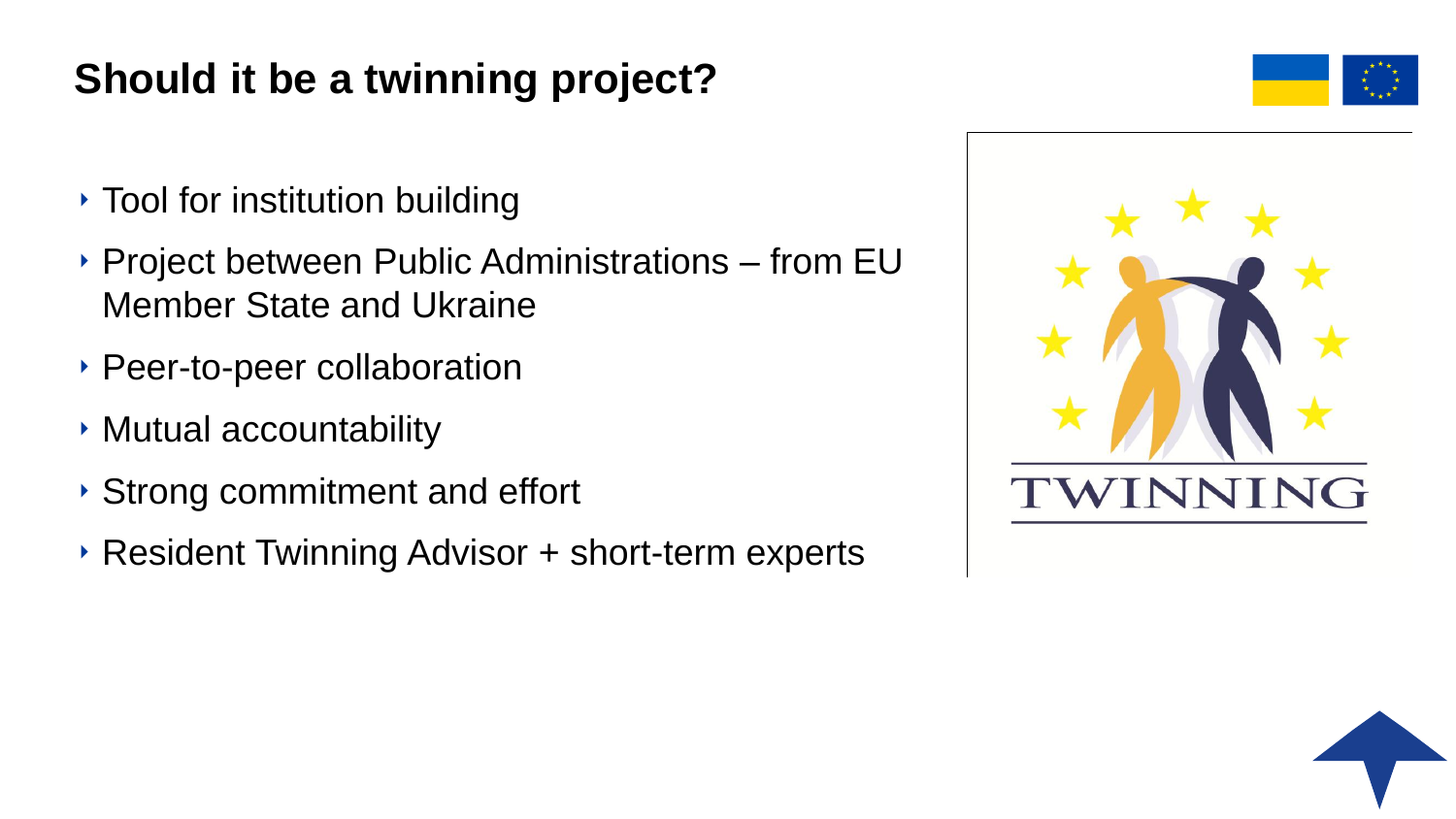## **EU programme priorities**



‣ Single Support Framework 2018-2020:

- Strengthening institutions and good governance
- Economic development and market opportunities
- Connectivity, energy efficiency, environment and climate change
- Mobility and people-to-people contacts
- **\* Complementary support for capacity** development
- ‣ Annual programmes
- ‣ Government priorities
- ‣ Sector reform priorities



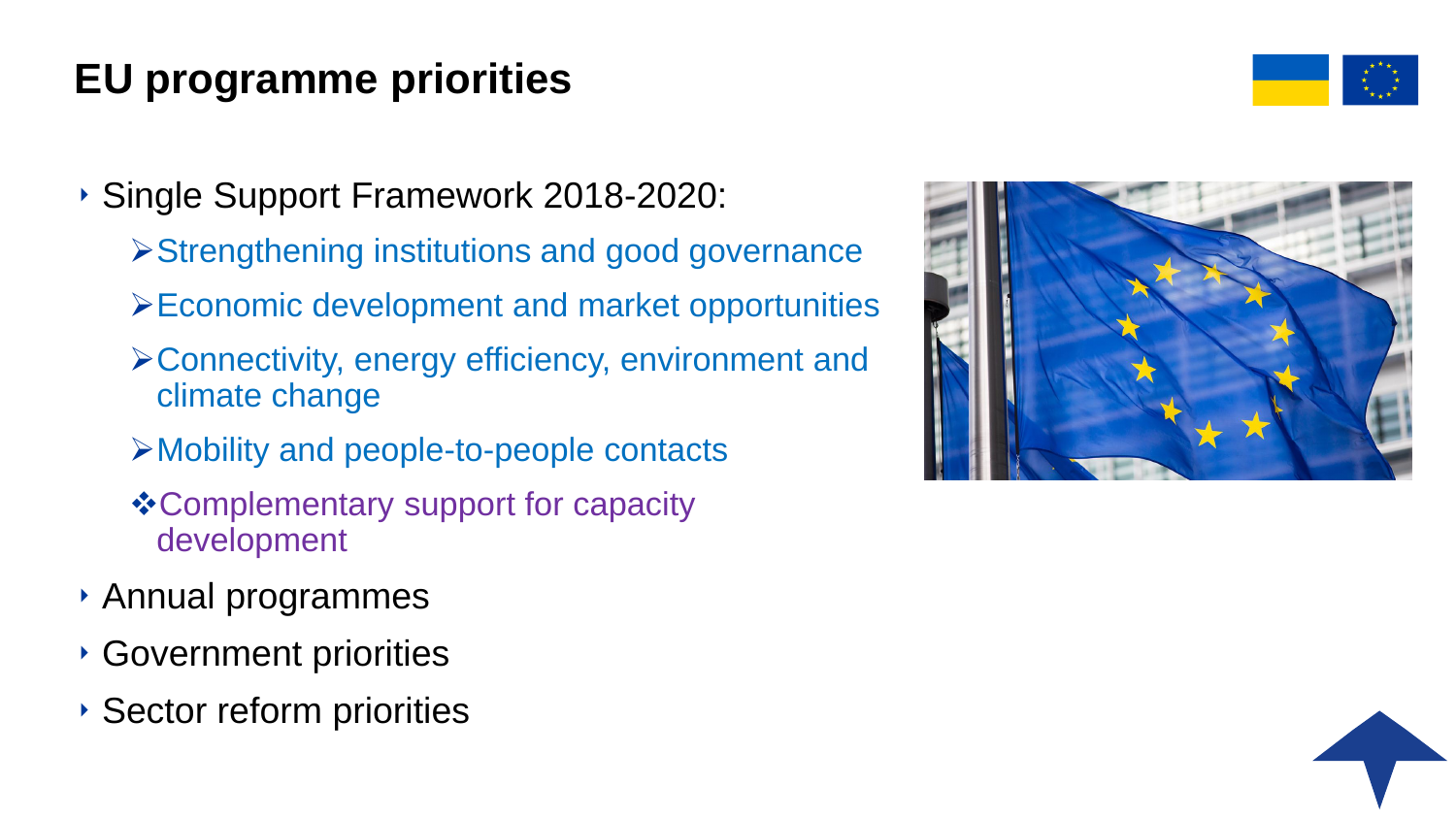### **Assessment of project proposals**



- ‣ Relevance for Association Agreement
- ‣ Availability of sector policies and strategies
- ‣ Relevance of project's objectives
- ‣ Quality of problem / needs analysis
- ‣ Relevance of expected results
- ‣ Relevance of twinning modality
- ‣ Capacity of Beneficiary institution
- ‣ Coherence with ongoing or planned assistance







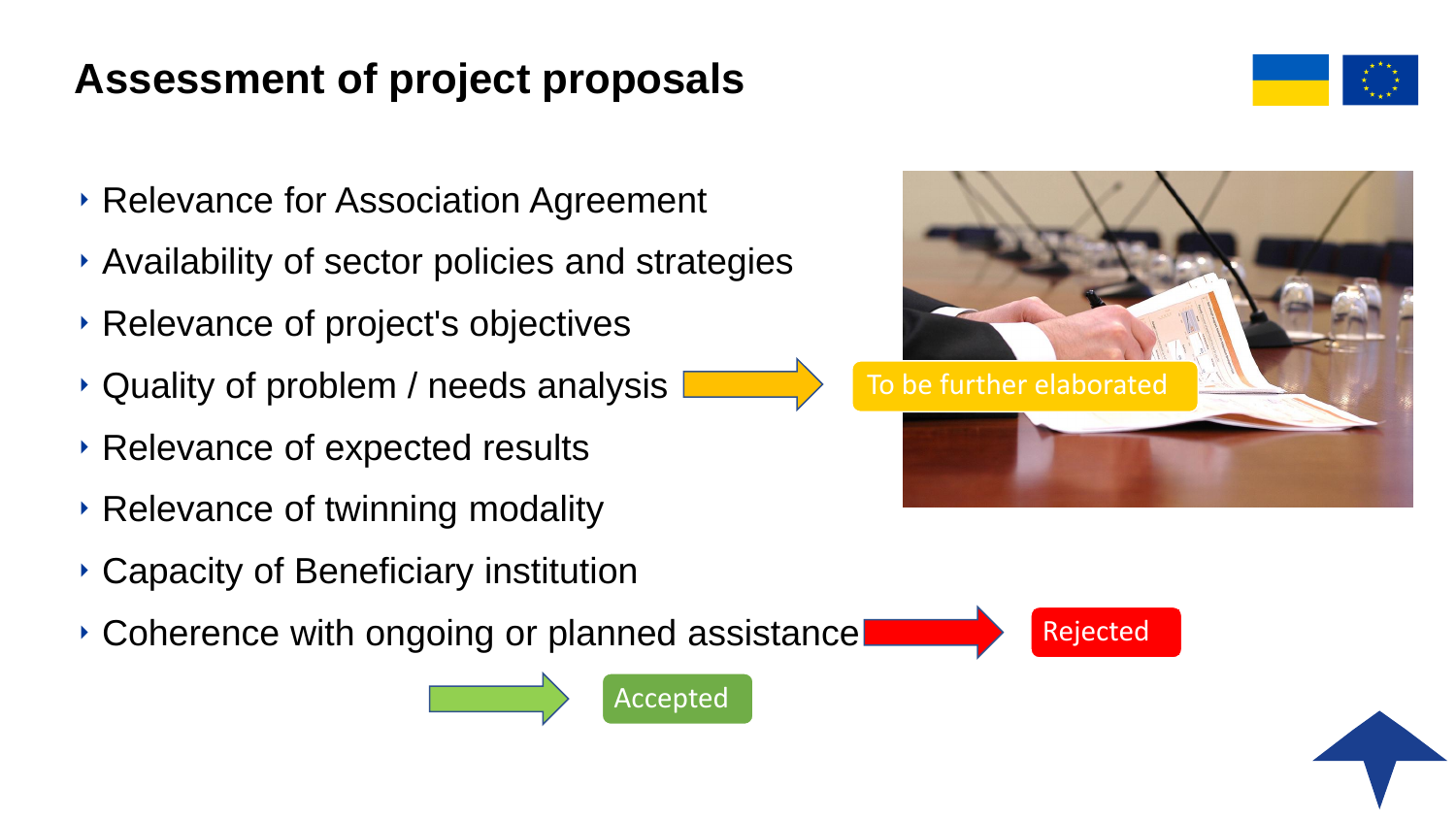### **Implementation – capacity of the beneficiary**



- ‣ Twinning Fiche development
- ‣ Selection procedure
- ‣ Rolling workplan development
- ‣ Office space
- ‣ Registration / expert accreditation
- ‣ People / time to work on a project
- ‣ Steering committee every 3 months